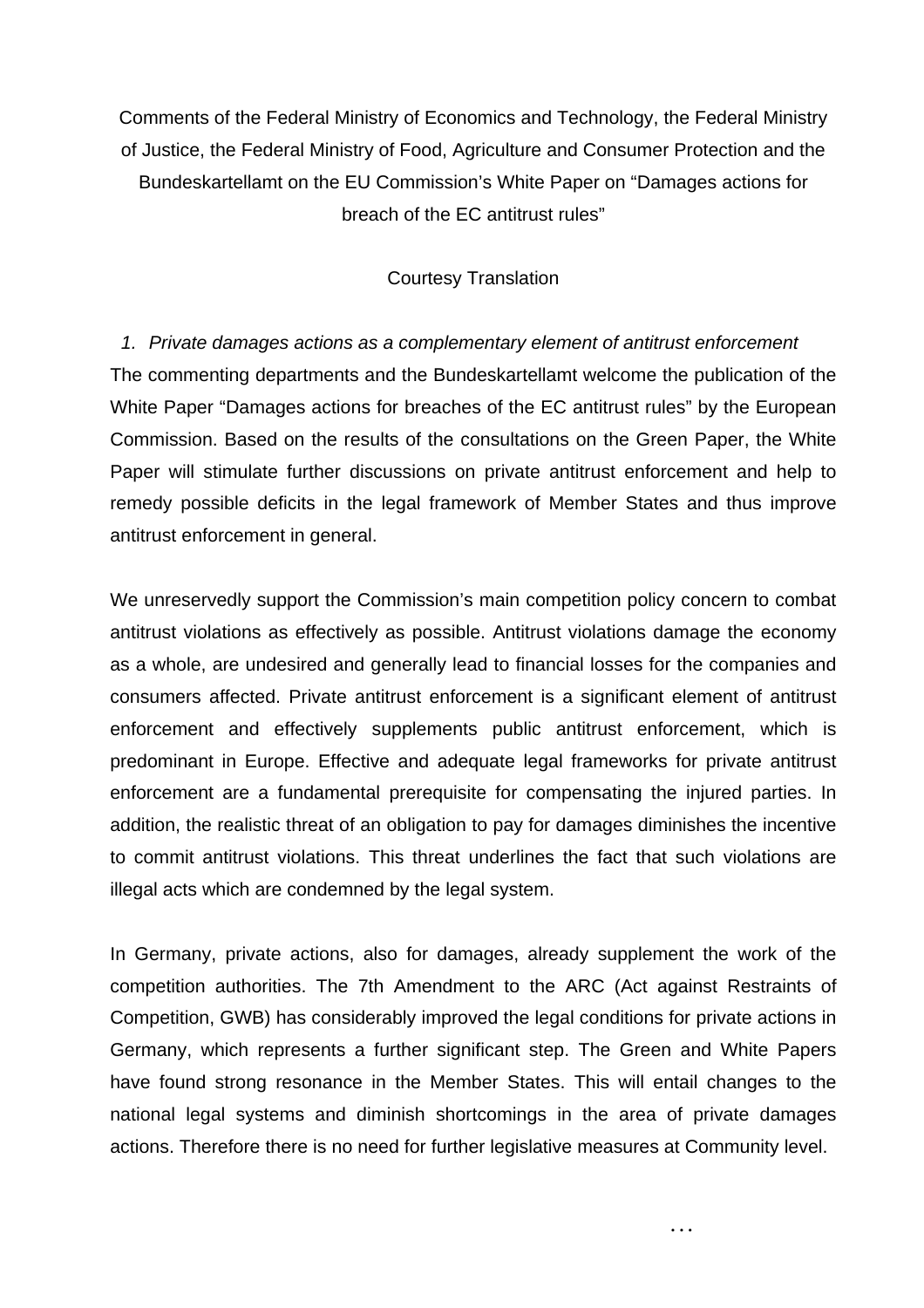- *2. General remarks on the proposals in the White Paper*
- a) Guiding principles of the White Paper

The White Paper contains three guiding principles: The imperative necessity to establish a genuinely European legal framework, to fully compensate injured parties and to preserve strong public enforcement under Articles 81/82 EC.

The commenting departments and the Bundeskartellamt regard the first guiding principle of a genuinely European legal framework merely as a means to distinguish European legal culture and tradition from the legal framework for private damages actions in the United States. However, it is unsuitable for defining the content of such a framework. The European legal framework should result from the sum of the Member State provisions and should not be established by a legislative act under Community Law.

The White Paper gives no indication on which legal basis the Commission intends to base its proposals for legislative measures. The judgements of the ECJ in the *Courage* and *Manfredi* cases do not oblige the European Commission to change the legal framework for damages claims by legislative acts of its own. On the contrary, they assign the central role in this to the Member States. The Commission neglects this fact; the proposed legislative measures do not take account of the subsidiarity principle of Article 5 EC which applies to all measures of the Community. The Commission has not convincingly demonstrated that the – welcomed – objectives of the White Paper cannot be adequately achieved at Member State level. The growing number of actions for antitrust damages in those Member States of the European Union that have recently reformed their legal systems, prove that effective private antitrust enforcement can be adequately provided for at Member State level.

The commenting departments and the Bundeskartellamt agree with the Commission that the compensation for the harm suffered and a strong public enforcement of Articles 81/82 EC are significant objectives. The differing purposes of private damages claims on the one hand and public enforcement measures on the other need to be maintained as in an overall appraisal they have a complementary and desired steering effect towards achieving compliance with antitrust law. The guiding principle of a strong public enforcement, however, should not be challenged. Public and private enforcement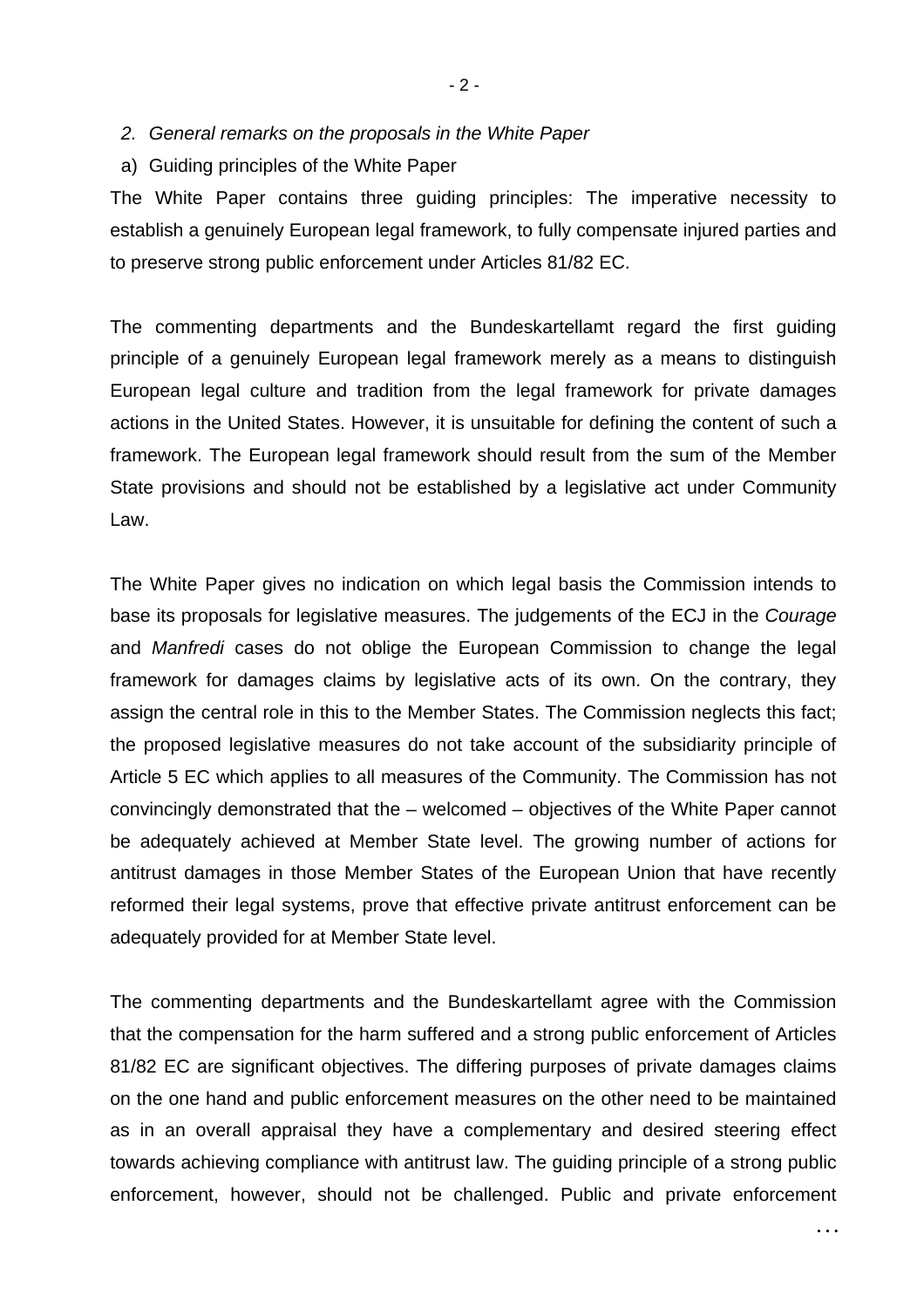instruments need to be carefully balanced to ensure that their combined effects are heightened and that private damages actions do not impair public enforcement.

b) No objective justification for specific sectoral rules in tort law and civil procedure The commenting departments and the Bundeskartellamt cannot discern any convincing reasons for special private law and civil procedural rules for enforcing antitrust law. Uniform substantive norms for antitrust law are necessary in the Single Market and have already been realised to the greatest possible extent. Damages actions, in contrast, are largely enforced on the basis of general provisions that are in many ways fundamentally different in the various Member States. The ECJ also assumes in the *Manfredi* case that the modalities of private damages actions are governed by the national law of a Member State. There should be no digression from this position without a proven and concrete necessity. In our view the need for specific antitrust regulations in the form of European legislative measures is not given for most of the proposed measures and has not been sufficiently proven by the Commission.

### c) Differentiation

In the view of the commenting departments and the Bundeskartellamt a differentiation needs to be made in the context of the discussion on antitrust damages actions. The measures proposed in the White Paper essentially refer to all groups of injured parties and all forms of infringements of Articles 81 and 82 of the EC Treaty. They cover followon claims (after a final infringement decision by a competition authority) as well as stand-alone claims. Firstly, a differentiation has to be made between the particularly harmful hardcore cartels and cases of abuse of a dominant position. And secondly, between stand-alone and follow-on claims. The situation for a claimant differs significantly according to the grounds for and the type of a claim, a fact which should be taken into consideration.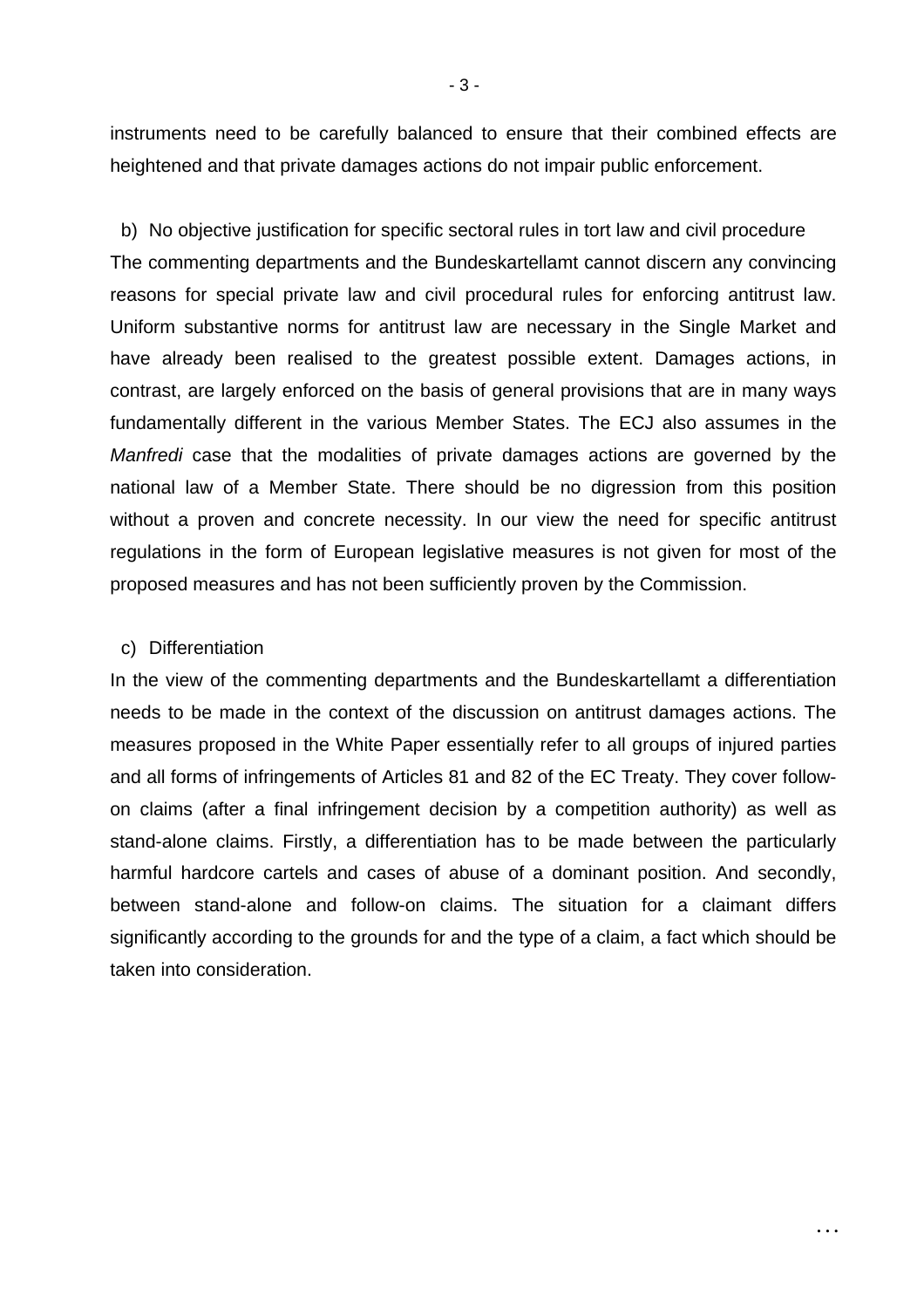#### d) Legal Certainty

With its proposals for more standardized conditions in antitrust damages claims the European Commission intends to create more "legal certainty" where possible. In the view of the commenting departments and the Bundeskartellamt it is questionable whether there is any legal certainty problem in this context. The enforcement of damage claims in the Member States is governed by generally accepted provisions valid for all areas of law. Their scope is sufficiently clarified by their broad-based application; the relevant case-law is familiar to lawyers and the legal assessment is largely predictable. New, genuine Community rules in this area would raise more questions of interpretation than they would actually solve.

Even if problems of legal certainty existed, it seems questionable whether the White Paper's proposals would provide any remedy. The Commission is only aiming at open minimum standards, considering more far-reaching regulations in some Member States (e.g. access to evidence, availability of penal damages) as harmless measures. This is understandable where greater deterrence is the goal. However, minimum standards cannot be expected to create greater legal certainty.

#### e) Consistency of European Competition Policy

The Commission's proposals should be consistent with its other competition policy initiatives. In the interest of an effective enforcement of competition law, contradictions between the various initiatives or objectives should be avoided.

As part of its "more economic approach" the European Commission has significantly raised its requirements of proof with regard to the negative effect on consumer welfare in individual cases. This can have a detrimental effect on the number of private damage claims, particularly with regard to Article 82 EC cases. The highly complex analysis which the more economic approach renders necessary bears the risk that such proceedings can - without an examination of the entire market and without exact knowledge of the sensitive data of other market participants - no longer be conducted by private parties on a stand-alone basis. The ensuing expenses for economic experts considerably increase the complexity and costs of such actions. The predictability of the outcome of cartel damages actions suffers accordingly. These are all factors which deter private claimants. The same can be said for the European Commission's most recent initiative to facilitate agreements in cartel cases (so-called "direct settlements")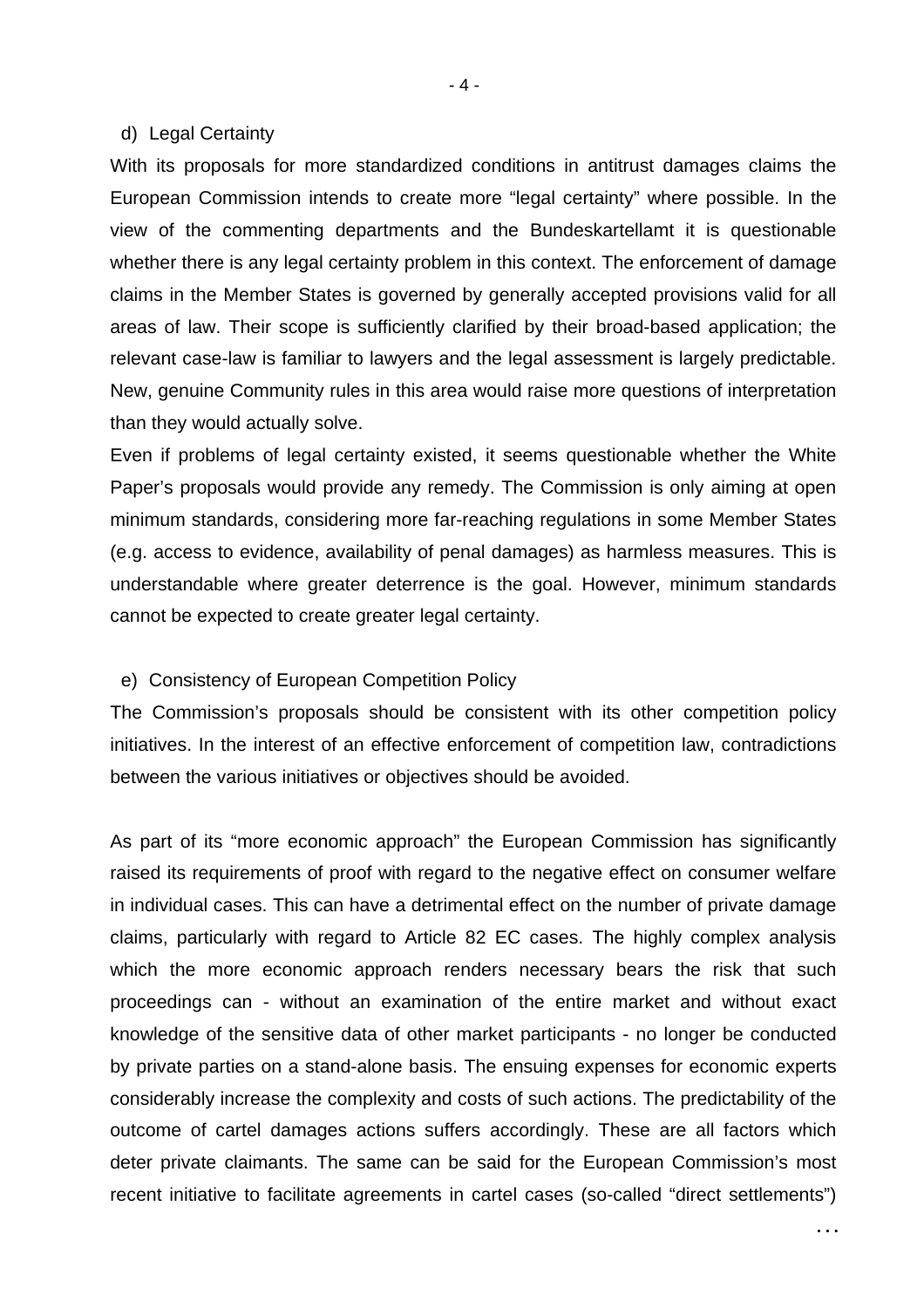and of its practice of concluding major antitrust proceedings by way of commitments under Article 9 of Regulation 1/2003. Those measures considerably reduce the chances to successfully bring a follow-on action.

## *3. Comments on the specific proposals of the White Paper*

### a) Legal Standing / collective redress

In the view of the commenting departments and the Bundeskartellamt it cannot be deduced from the ECJ's judgements in the *Courage* and *Manfredi* cases that indiscriminately "every individual" – whatever the causal link - must be allowed to claim damages caused by an antitrust infringement. Rather, in the *Manfredi* case the ECJ itself made it explicitly clear that it is for the domestic legal system of each Member State to prescibe the detailed rules governing the exercise of the right to claim for compensation, "including those on the application of the concept of "causal relationship" (para. 64). Accordingly - and with due regard to the principles of equivalence and effectiveness - it is for the domestic legal system to lay down the details on who in the end is actually entitled to claim damages. Insofar there is no need for a Community rule under secondary law.

As regards the right of action of associations, so far German law provides for a legal capacity of specific associations for the promotion of commercial or independent professional interests (Section 33 (2) ARC) only to sue for injunction; in addition there is a subsidiary claim providing for the disgorgement of benefits under Section 34a ARC whereby the economic benefit is to be surrendered to the federal budget.

According to the Commission's proposal however the representative action may also take the form of an "opt-out action" since according to the Commission's conception the *identifiability* of the injured party is sufficient and the possibility for the party to distance itself from the action is provided for (cf. Commission staff working document, para 52 with fn. 30, and para 61). A representative action for damages which does not exclude the possibility of an opt-out model is to be rejected. It is hardly reconcilable with the legal regimes in Germany and most of the other Member States which are based on the individual filing of an action. Under these regimes, each individual damage has to be demonstrated and proven. This is hardly possible in the case of an representative action, where the identifiability of the group is sufficient (opt-out), since the association regularly does not know the extent of the individual damages. Consequently, the court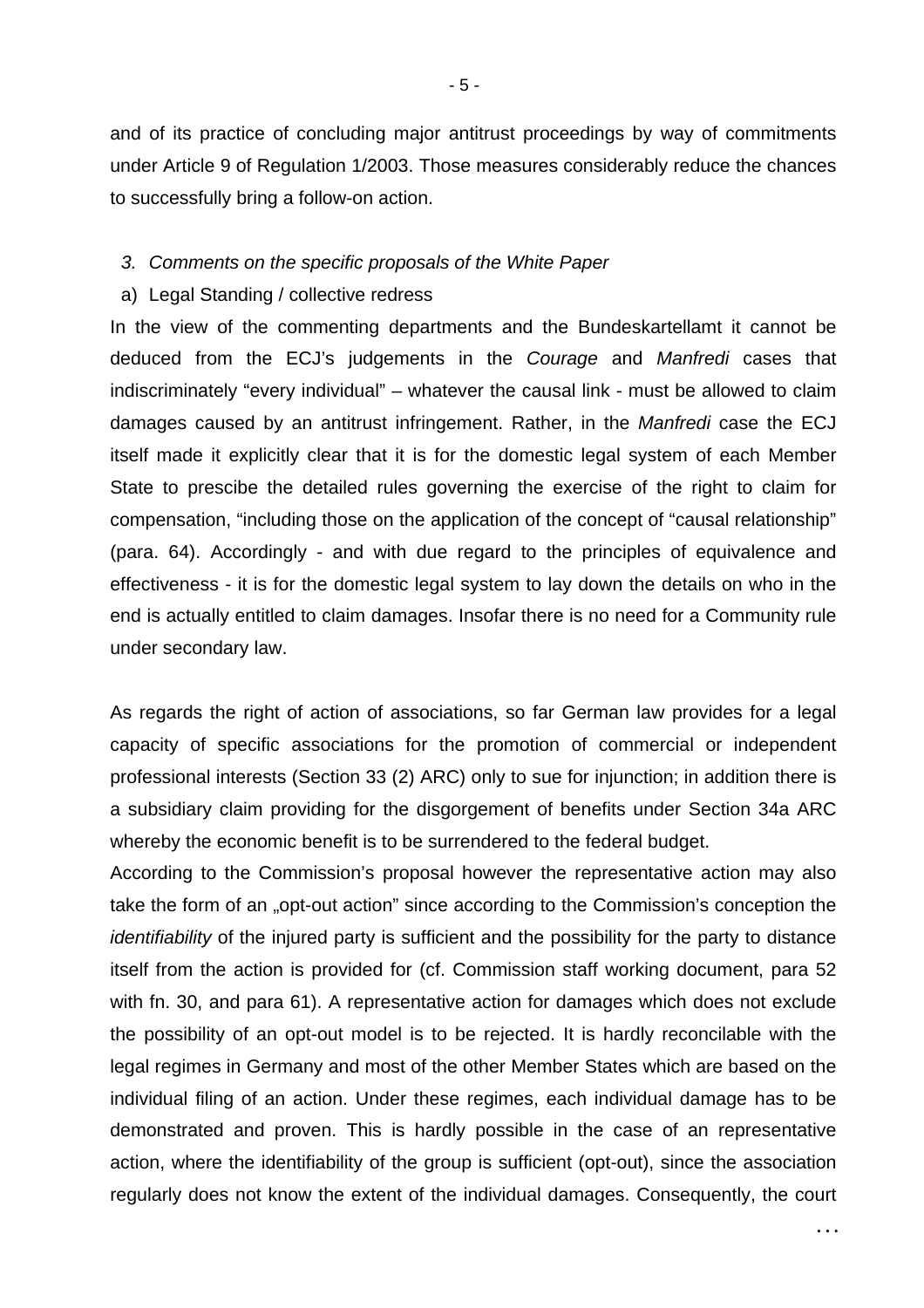would not be in the position to completlety assess the facts of the case neither in factual nor in legal regard. Moreover, if in the case of opt-out actions individual victims are also able to bring an action for damages, the defendant runs the risk of being sued several times for the same damage. In the end, an opt-out representative action for damages will not achieve substantive justice; as under the regime of the American "class action" the defendant would merely be forced into settlement by means of public pressure. Such a system would not serve antitrust enforcement but would favour unfounded and abusive lawsuits.

It is true that in the case of scattered damages the disparity between the efforts associated with a law suit and the extent of the damages of the individual parties can lead to victims refraining from filing an individual claim. In order to prevent the injuring party from benefiting from this situation, the White Paper suggests an "opt-in collective action". German law already provides for such a possibility by allowing the transfer of damages claims to a third party which then enforces them collectively. Similar provisions exist in the regimes of other Member States (cf. the French "action en representation conjointe" or the collective action under Austrian law based on Section 227 ZPO-Ö). In the interest of a consistent integration of eventual community provisions into the existing procedural regimes this approach should be continued instead of providing for a representative action with opt-out mechanisms. Similar to a group action in its effects - and therefore a model to be taken into consideration – and already practised under the established legal framwork is the transfer of individual claims for damages to a third party whose business is geared towards enforcing these claims collectively.

As explained, it is an underlying feature of tort law that damages can only be assessed individually on behalf of a *named* legal subject on an *individual basis*. This is especially true in the enforcement of a claim for loss of profit. The possibility to claim damages on behalf of an anonymous member of a generally defined group does not take account of this feature. Where the injured parties cannot be named, it is ultimately not a question of compensating for the damage suffered by an individual party but of skimming off the proceeds from the cartel. With its clauses in sections 34 and 34 a of the ARC relating to the skimming-off of benefits, German law already provides for a suitable solution. This ensures that the additional proceeds, where they do not serve to compensate for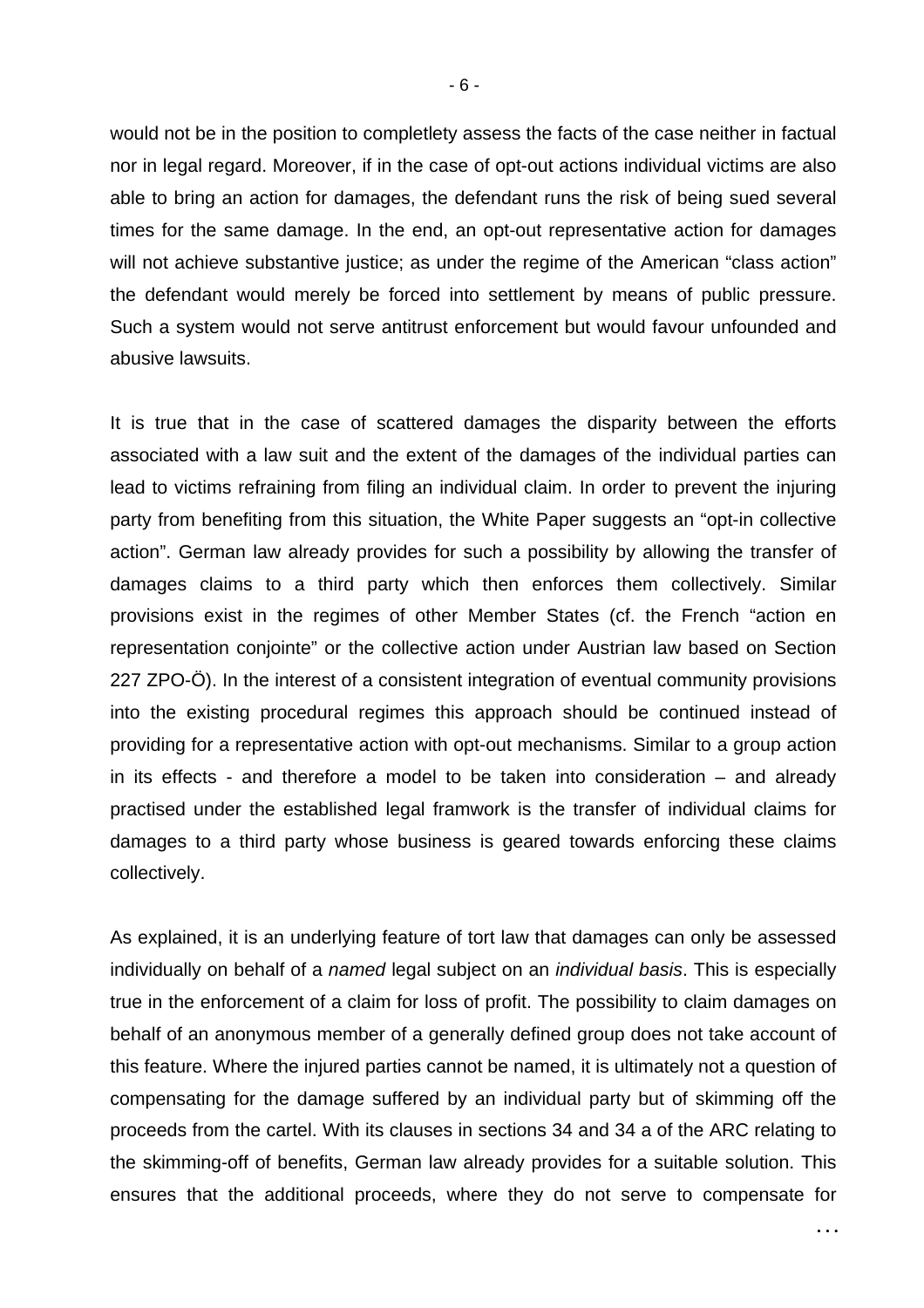individually proven damages, benefit the federal budget and ultimately the general public. Funding interest groups (this also applies to consumer protection organisations) by means of skimming off additional proceeds under the label "damages", is in our view not appropriate. Unlike state prosecution bodies, interest groups are not bound to the public interest. Moreover, an extensive disgorgement of profits in the association's own financial interest threatens to considerably impair the effectiveness of the leniency programme and hence the effectiveness of the overall system of antitrust prosecution.

#### b) Access to evidence

The Discussion Paper proposes to introduce far-reaching disclosure rules in line with those in place in the Anglo-Saxon legal tradition. According to these, the parties would be obliged to disclose whole categories of documents which the claimants maintain to be connected with the matter in dispute; the claimant would be relieved of his obligation to adequately substantiate the evidence to be submitted. Such a regulation would facilitate mutual discovery (Ausforschung) and would be inconsistent with fundamental concepts of the German legal order (ordre public).

Moreover, there is no need for such a far-reaching regulation. With the order for the production of documents in Section 142 of the Code of Civil Procedure, the entitlement to information under Section 242 of the German Civil Code, the institute of the *secondary onus of presentation (sekundäre Darlegungslast)*, the binding effect of decisions of competition authorities as well as the possibility to estimate damages under Section 33 (3) GWB in conjunction with Section 287 of the Code of Civil Procedure, German law - like other continental legal systems - provides for appropriate instruments to take account of the specific problems the plaintiff faces in providing evidence in private antitrust proceedings. If there is any improvement found to be necessary with regard to a specific Member State's civil procedure rules this can be appropriately dealt with at national level. Under the principle of subsidiarity, there is no need for such a fundamental decision as the Community-wide introduction of a discovery tool into the continental European codes of civil procedure.

# c) Binding Effect of NCA Decisions

The White Paper's proposal to give a final decision of a NCA or a national court binding effect, raises no objections in terms of content. However, as the German example

**. . .**

- 7 -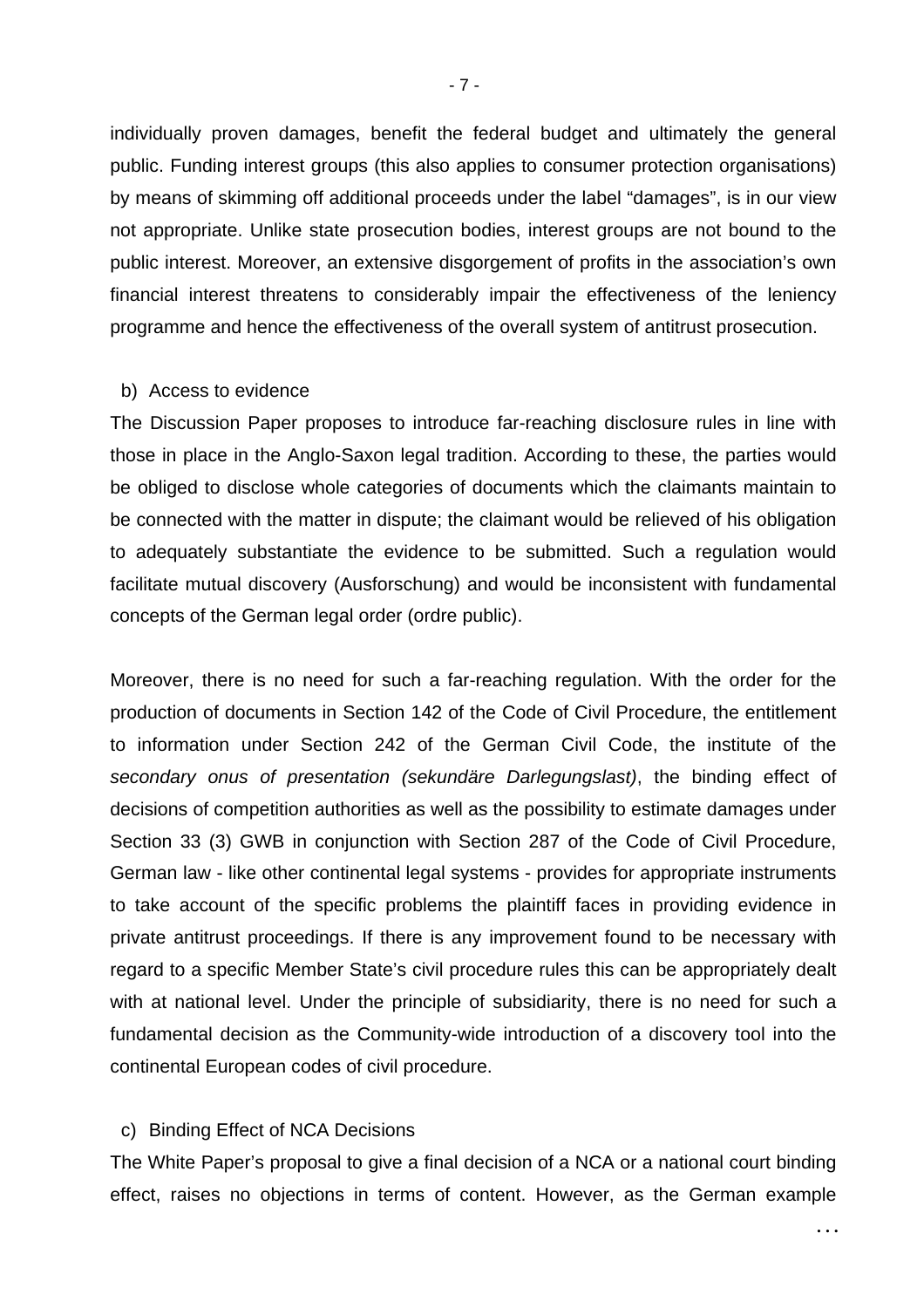shows, there is no need for Community legislative action. The proposal widely corresponds with Section 33 (4) ARC, which is already in force in Germany.

### d) Fault Requirement and Damages

"Fault" and "damages" are key concepts in the private law systems of the Member States and are as such familiar to the competent courts from their day-to-day application in civil procedure; their codification under Community law would interfere with the Member States' key competences for civil law and sectoralise the general requirements of tort law without offering any added benefit.

As regards fault it is also not apparent and as yet not proven by the Commission in any specific individual cases that the concept of fault as designed in the Member States' legal orders had inappropriately restricted the effectiveness of private enforcement in any way. At the same time, with regard to claims in tort, the fault requirement fulfils an important function. Irrespective of hardcore cartels, where the existence of fault is beyond doubt, the fault requirement serves as a regulative in unclear legal situations (in particular with regard to Article 82 EC), where it prevents the undertaking's freedom to act from being overly restricted. A non-fault based (strict) liability would be far removed from the general principles of liability in tort. Raising the risk of liablity a non-fault based liability can be expected to impede the readiness of companies to take risks even in situations where this is desirable such as the area of *advancing competition* (*vorstoßender Wettbewerb*). Hence the differentiated concept of fault also serves as a criterion frequently used by competition authorities to decide whether to initiate an administrative or a pecuniary fine proceeding. The "genuinely excusable error" referred to by the Commission in its proposed clarification does not remedy this basic concern. Instead, it introduces a new legal concept unknown to the national legal systems. Despite the brief definition it is not clear under what circumstances such a genuinely excusable error is actually given and whether this dispenses with the unlawfulness of the action or the culpability of the person responsible.

As regards the heads of damages eligible for compensation, there are essentially no differences under the Members States' current legal framework. Damnum emergens (actual loss), lucrum cessans (loss of profit) and the right to interest - as recognised by the ECJ in *Manfredi* as the minimum standard of European primary law - have at all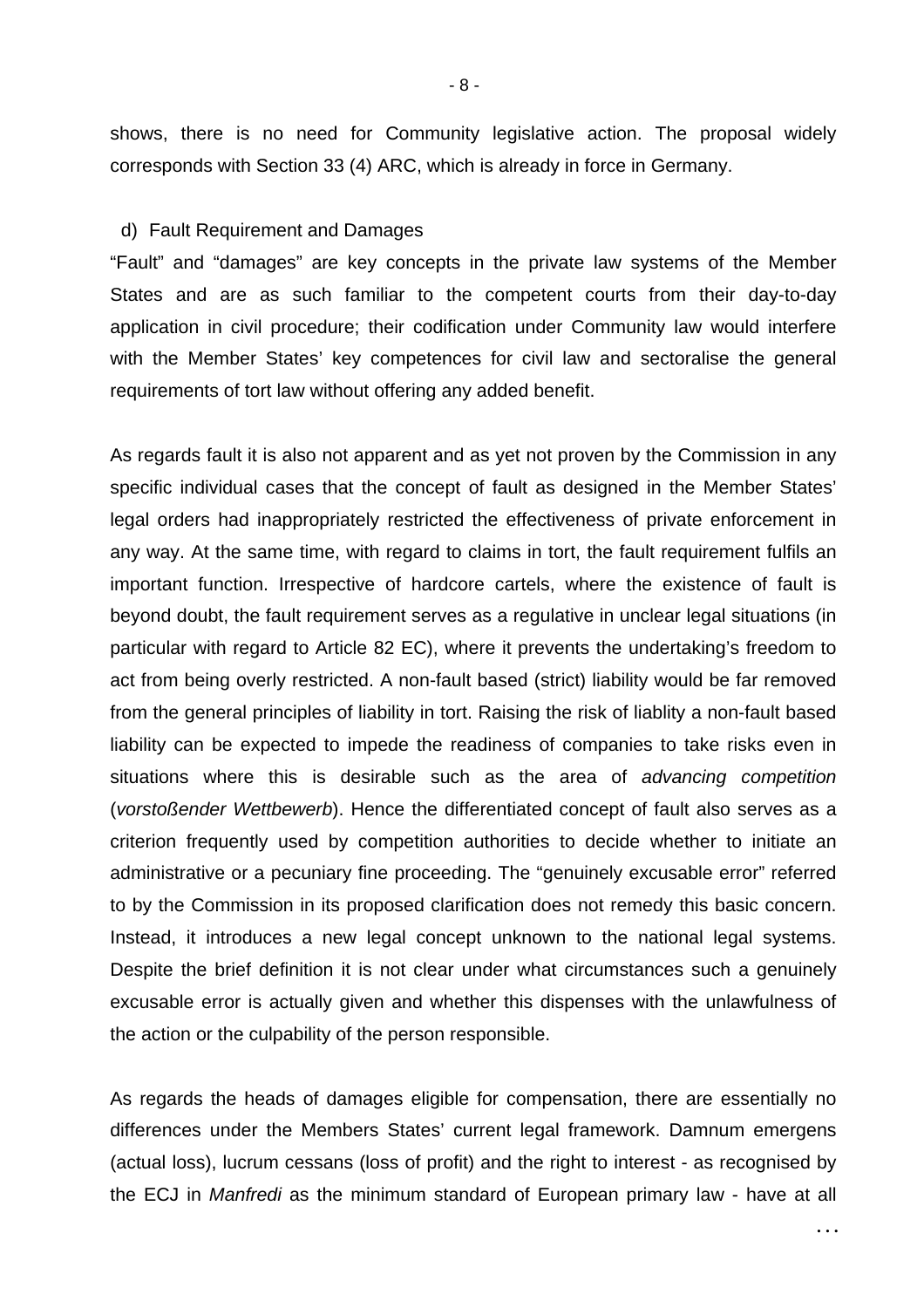times been provided for by the Member States' legal orders. However, the only relevant difference prone to potentially affect the level-playing-field, i.e. the availability of exemplary damages in Common Law jurisdictions with regard to stand-alone claims, has not been tackled.

With regard to the Commission's suggestion to draw up a framework with pragmatic and non-binding guidance for the quantification of damages we have no basic objection. However, this cannot be expected to provide any substantial improvement of either the claimants' and the courts' situation as the damage in antitrust proceedings is often very difficult to calculate and defies approaches of schematic solution, which a framework of guidance could at best offer.

## e) Passing-on Overcharges

According to proposals in the White Paper the defendant should be entitled to invoke the passing-on defence against a claim for compensation of the overcharge. An indirect purchaser should be able to rely on the rebuttable presumption that the illegal overcharge was passed on to him in its entirety.

It is understandable that the Commission intends to strengthen the position of the indirect purchaser, particularly if he is the end customer in the distribution chain. In cases in which the damage has already been passed on and the direct purchaser has no interest in claiming for compensation, the result can be – irrespective of any possible action by the competition authorities to skim off the additional proceeds – that no claims for damages are brought by the injured parties.

However, a general statutory regulation of the passing-on defence is to be rejected. In view of the need to take account of the specifities of the individual case and of the requirement of finding a solution which is consistent with the general legal system, a general statutory regulation is inappropriate. The courts must have the discretion to assess whether the set-off satisfies the purpose of compensation and does not unduly exonerate the tortfeasor (cf. the "adjustment of benefits" principle (Vorteilsausgleichung) under the German law on damages). As a result, the "passing-on defence" will only be admissible in exceptional circumstances.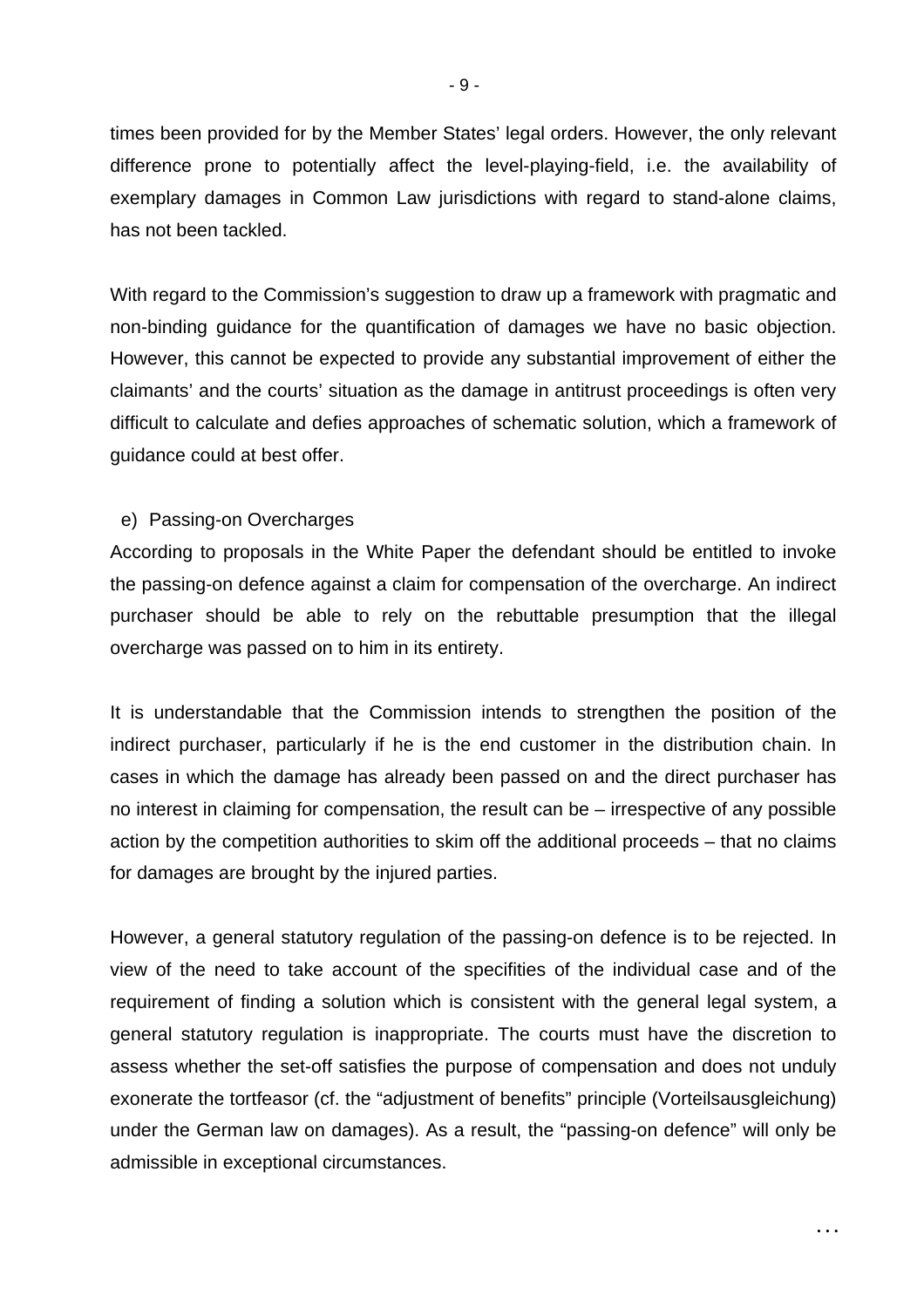Furthermore, to legally presume that the entire overcharge was passed on to the last market level, is particularly questionable. A reversal of the burden of presentation and the burden of proof by means of a rebuttable presumption is admissible only under exceptional circumstances. The presumption that the overcharge has been passed on does not reflect an economic experience of general validity. Whether and to what extent a passing-on takes place depends, among others, on the competitive pressure at the intermediate level, the elasticity of demand at the downstream market level and the reaction of the competitors. What is more, is that the substantial information necessary for the counter-evidence on pricing on the intermediate level is not within the sphere of the defendant but is in the hand of third parties who are not involved. In this situation presuming that a passing-on has taken place (which ultimately is non other than the conclusive presumption of the damage itself) raises considerable concerns. The defendant will have no realistic chance of rebutting the presumption (this is all the more so since the purchasers at the intermediate level have a legitimate interest in keeping details of their price calculation secret vis-à-vis their supplier).

A general presumption of the passing-on of damages also creates problems in dividing the overcharge among all the purchasers on the various market levels. This also involves the risk of multiple claims against a cartel member. The Commission's mere appeal, in the case of joint, parallel or consecutive actions brought by purchasers at different levels in the distribution chain, to "encourage" national courts to make full use of all legal means at their disposal "under national, Community and international law" in order to avoid under- and overcompensation of the harm caused by an infringement of competition law, does not solve the problem. Against this background it appears that the current provision under Section 33 (3) 2 of the ARC is the most effective way to enforce competition rules as it strengthens the procedural situation of the direct purchasers as those who are primarily and directly affected and thereby maximises the probability of successfully sueing the injuring party. In any event, the results of the practical experience with the solution provided for by the German legislator should be awaited.

### f) Limitation Periods

With regard to antitrust damages claims the standard rules on limitation under Sections 195 ff of the German Civil Code apply. These rules do already enable an effective enforcement of damages claims. They ensure, in particular, that the limitation period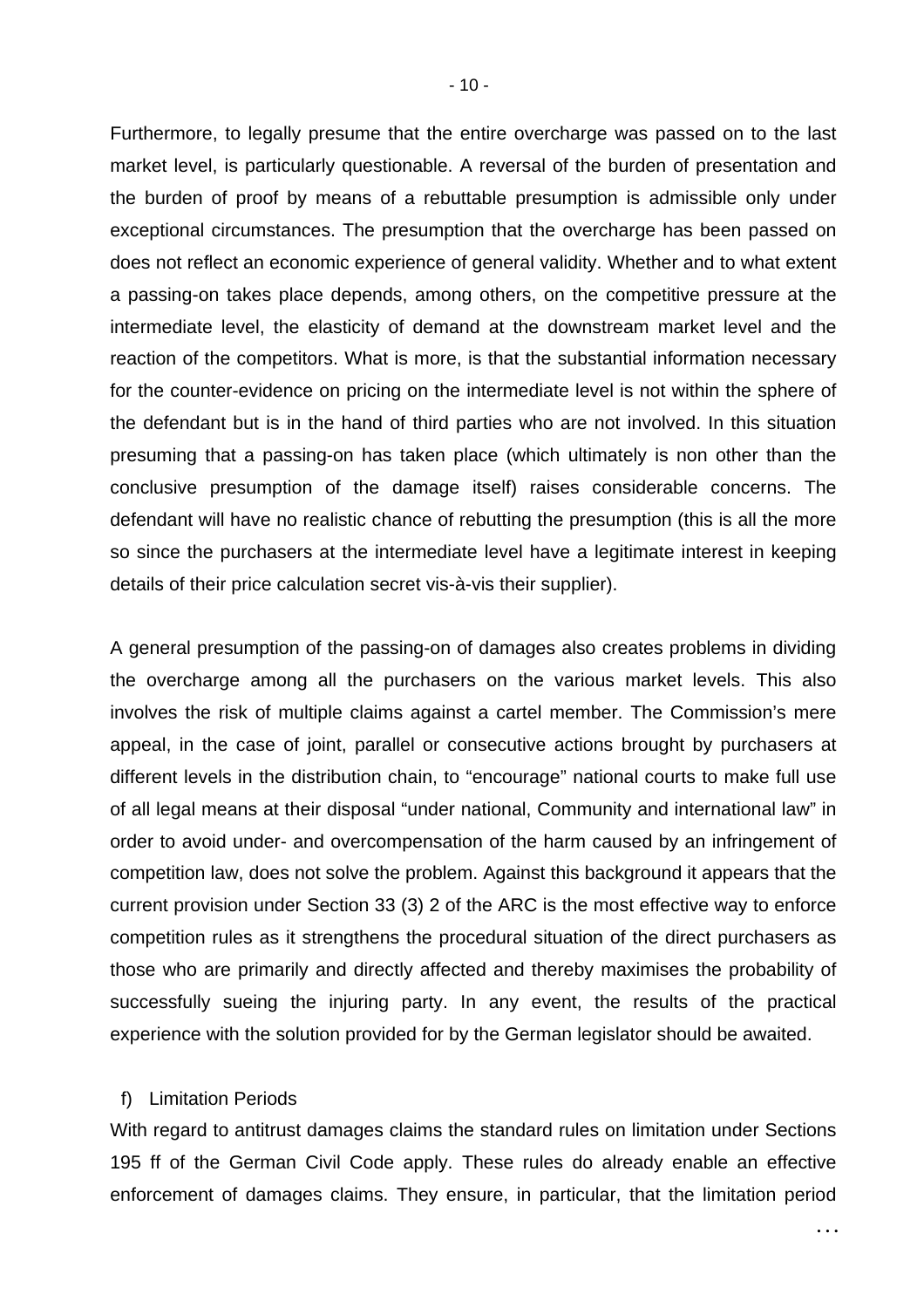does not run during the proceedings of the competition authority. These rules are designed such as to allow sufficient time for the preparation of an action after the authority's proceedings have been conluded. This aim is achieved even without the proposed recommencement of the limitation period:

In Germany the limitation period for damage actions is *suspended* if a competition authority has instituted proceedings on account of an infringement. The suspension ends six months after the proceedings are completed. The proceedings of the competition authority carry the same suspensive effect as measures taken by the injured party to enforce a claim. This ensures that individual victims can make use of the binding effect (equally provided for in German law) without having to fear their claims being barred by limitation. After the proceedings of the competition authority have been concluded, the victims still have a period of six months, during which the limitation of the claim for damages remains suspended, plus the remaining limitation period in order to prepare the action. This is sufficient time to effectively bring a claim. Therefore, providing for a recommencement of the limitation instead of its suspension is not necessary.

### g) Costs

The Commission's suggestion to the Member States to make their cost allocation rules more favourable to claimants bringing antitrust damage actions, is - to some extent already the law in Germany.

The commenting departments and the Bundeskartellamt reject the idea of abandoning the principle by which the unsuccessful party generally has to bear the costs of the lawsuit. Both in antitrust as well as other private claims the loser-pays-principle ensures the avoidance of futile and abusive actions and prevents companies from being virtually forced into settlements only because of the cost risk. It is not clear from the suggestion in the White Paper as to who is to bear the costs of the unsuccessful party if the proposal were to be implemented. From our view bearing the costs of the unsuccessful party cannot be expected neither of the successful party nor of the general public. They would have to bear costs which they had neither caused nor from which they have drawn any benefit.